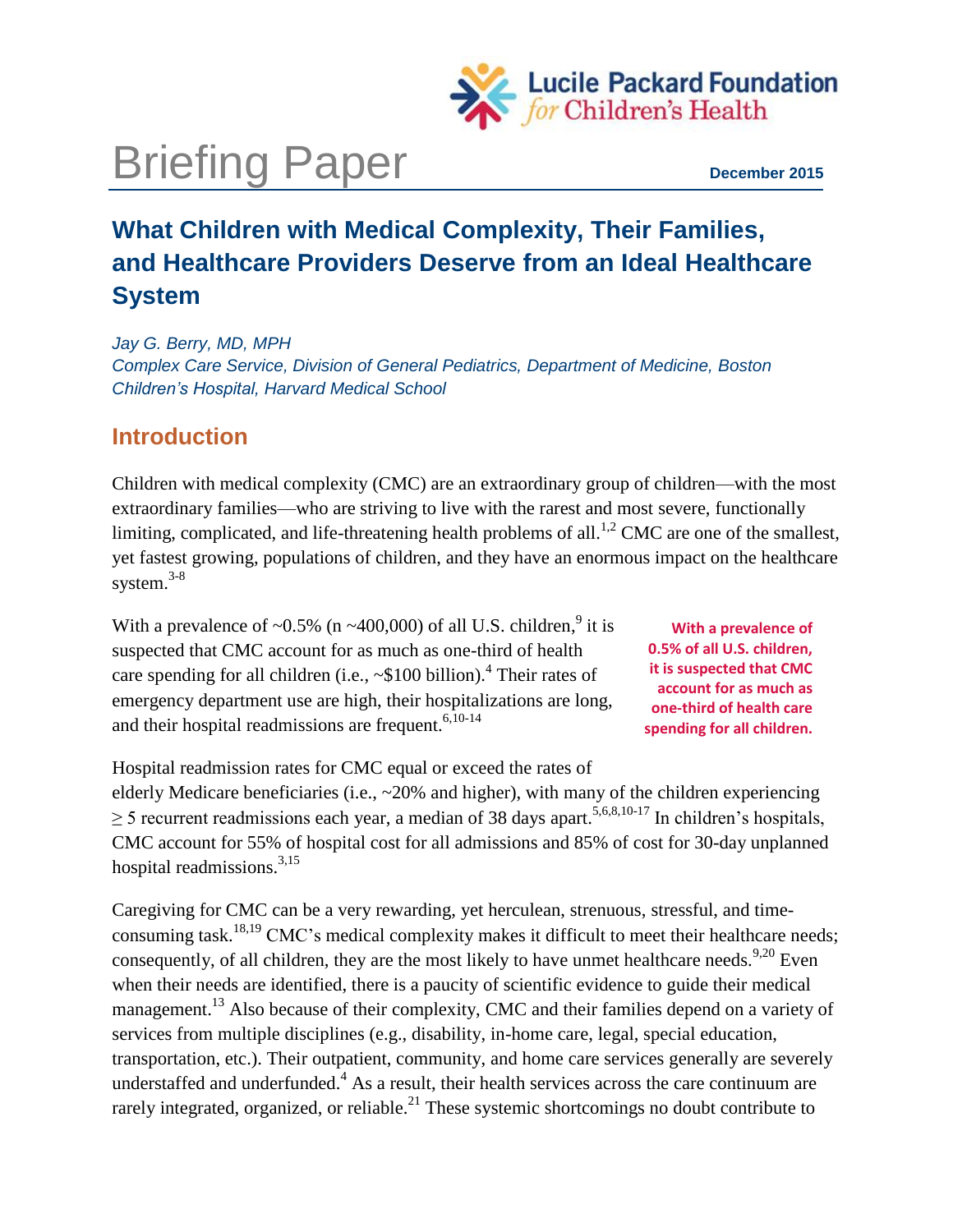CMC having the highest rates of adverse events, including medical errors, of all children.<sup>12,23-27</sup> There is no question that CMC and their families deserve better from our healthcare system.

Better care may be coming. A strong force of coalescing administrative, clinical, educational, policy, quality improvement, and research initiatives is briskly pushing forward the field of "complex care" to optimize healthcare delivery for CMC. From start-ups of outpatient complex

**A strong force of coalescing administrative, clinical, educational, policy, quality improvement, and research initiatives is briskly pushing forward the field of "complex care" to optimize healthcare delivery for CMC.** 

care clinics in children's hospitals,<sup>28,29</sup> to randomized trials of rapid-response systems for urgent healthcare problems endured by CMC, $30$  to multi-centered quality improvement assessments of care coordination for CMC that involve innovative health informatics solutions,<sup>31</sup> to federal legislation calling for regional networks of care integration for CMC across the continuum,<sup>32</sup> to families of CMC leading amazing initiatives of empowerment and connectivity, $33$  the multi-disciplinary, myriad

of people dedicating their time and effort to make things better for CMC is growing. As the field of complex care moves forward, a unique opportunity exists to determine how to best serve CMC and their families. This report describes what all those involved in the care of CMC deserve from the healthcare system.

# **Care Management**

#### **Body of Evidence**

A growing body of evidence suggests that exposure to high-quality care management can have a major impact on the health and well-being of CMC and their families. For the child, care management reduces their unmet healthcare needs and improves their health and functional status.<sup>34</sup> For the family, care management increases knowledge of their child's health problems, helps the family cope with their child's health, reduces familial caregiving burden, and improves family satisfaction with care.<sup>34</sup> Care management for CMC also has an impact on health resource use. Exposure to high-quality care management has reportedly increased outpatient office visits by as much as 70% and has reduced hospital admissions by 26-59%, the number of days spent in the hospital by as much as  $52\%$ , and emergency department visits by  $18-55\%$ .  $28,34-37$ 

A variety of approaches to effective care management for CMC have been described. Primary care medical homes in community and academic settings have begun to focus on CMC. Their approaches include assigning special staff to them (e.g., nurse practitioner, case manager, or parent consultant); offering extended office visits (e.g., 60-minute "well child check"); creating written individualized health plans; and expediting referrals and communication with specialists.<sup>35</sup> Some primary care practices have embedded pediatric subspecialists for enhanced co-management of CMC, helping the practices to respond rapidly to the children's urgent health problems (e.g., chronic condition exacerbations that require assistance from specialty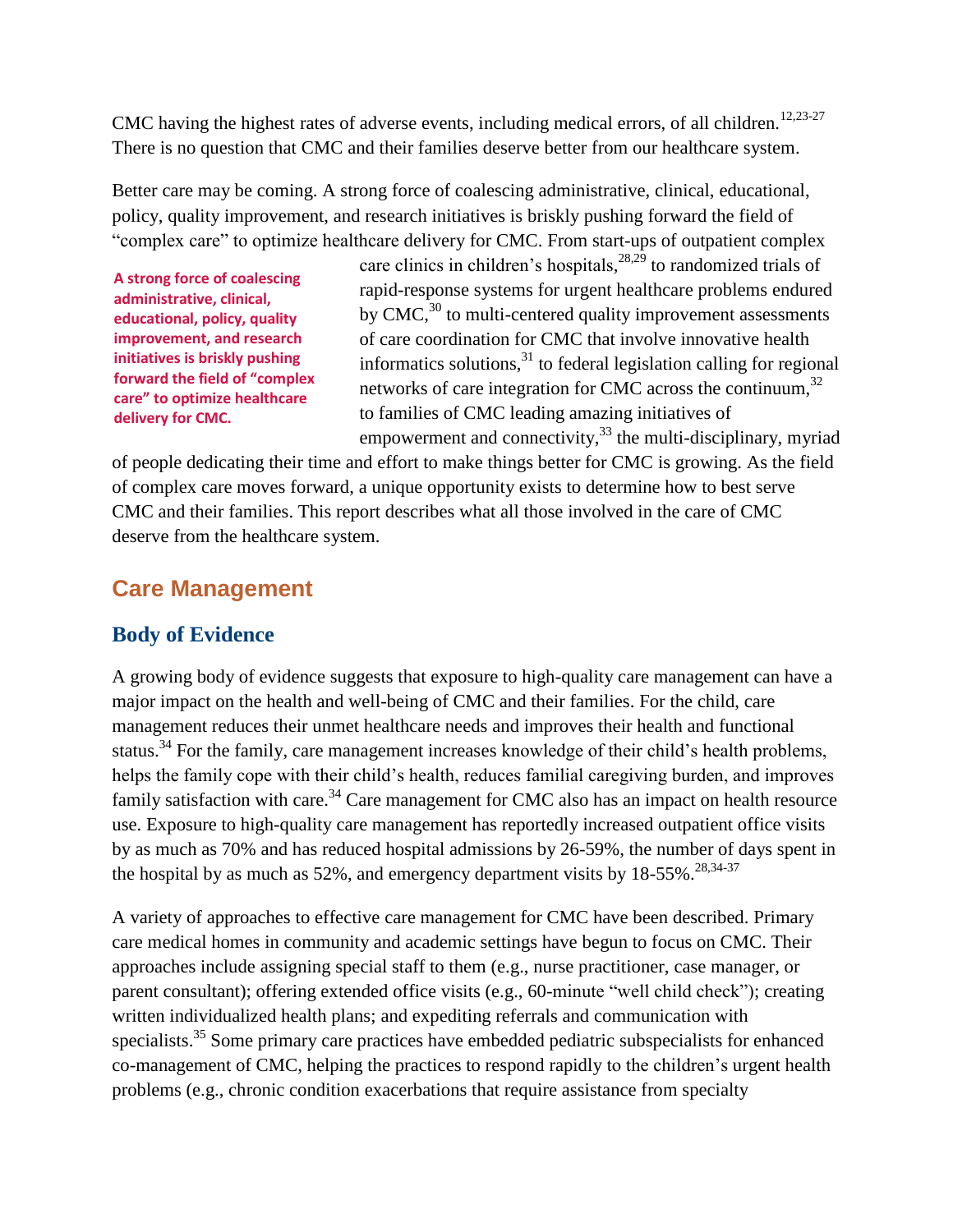providers).<sup>30</sup> Consultative outpatient and inpatient clinical programs dedicated entirely to CMC have emerged in children's hospitals across the U.S.<sup>11,28</sup> The care management they offer can be intensive. Some programs spend up to 20 hours monthly per child to manage their care.<sup>28</sup> The providers in the programs move ubiquitously with CMC across the care continuum to help them in the emergency department, hospital, subspecialty, and primary care clinics.<sup>28</sup> These providers also interface with a wide variety of community providers and entities upon which the children and families depend.<sup>28</sup>

Although all of these care management approaches have reported effectiveness, it is clear that one of them will not "fit" as a health system's solution to help all CMC. For example, despite

decades of research, quality improvement, and policy promoting the use of the primary care medical home,<sup>38-43</sup> emerging evidence suggests that many CMC are not using primary care health services at all.44,45 One recent study reported that 40% of CMC in Medicaid did not have an annual primary care visit.<sup>4</sup> There are substantial barriers

**One recent study reported that 40% of CMC in Medicaid did not have an annual primary care visit.** 

to CMC receiving high-quality care management in the primary care setting, including time pressures, lack of adequate staff, and difficulty making referrals and inadequate reimbursement. These barriers hamper primary care providers who would like to provide a medical home for CMC, ensuring that the children's needs are planned for and met in a timely fashion.<sup>9,44,46,47</sup> Outpatient consultative clinics dedicated entirely to CMC can be a useful alternative or complement to the primary care medical home.<sup>28</sup> However, these clinics reside predominately in urban children's hospitals that may not be convenient to many CMC and their families.

#### **Home and Community Services**

More exploration is needed to augment and support efforts of community health care providers to CMC.<sup>48,49</sup> Some state Medicaid programs (e.g., Alabama) are embedding community care managers into primary care practices to help serve  $CMC<sup>50</sup>$  On site and in person, the care managers assist the primary care providers with activities that, in particular, involve interaction with insurance personnel (e.g., prior authorizations for medications, approval for durable medical equipment, etc.). The care managers facilitate treatment adherence by accessing Medicaid claims data for medication refills. They make home visits to educate families and ensure the safety and stability of the children's home environment. They help communicate with the children's subspecialty providers who may be distant from the child's home. Such efforts can increase the use, capacity, and value of primary care for CMC.

More emphasis on self-management supports at home and in the community is needed to help families with their CMC caregiving activities. Many families provide caregiving activities in their homes that are equivalent, in some aspects, to the level of hospital care.<sup>18,19</sup> Unfortunately, families' efforts, out-of-pocket expenses, and missed days of work providing extensive home care can become both a financial and emotional burden. This is especially true for recently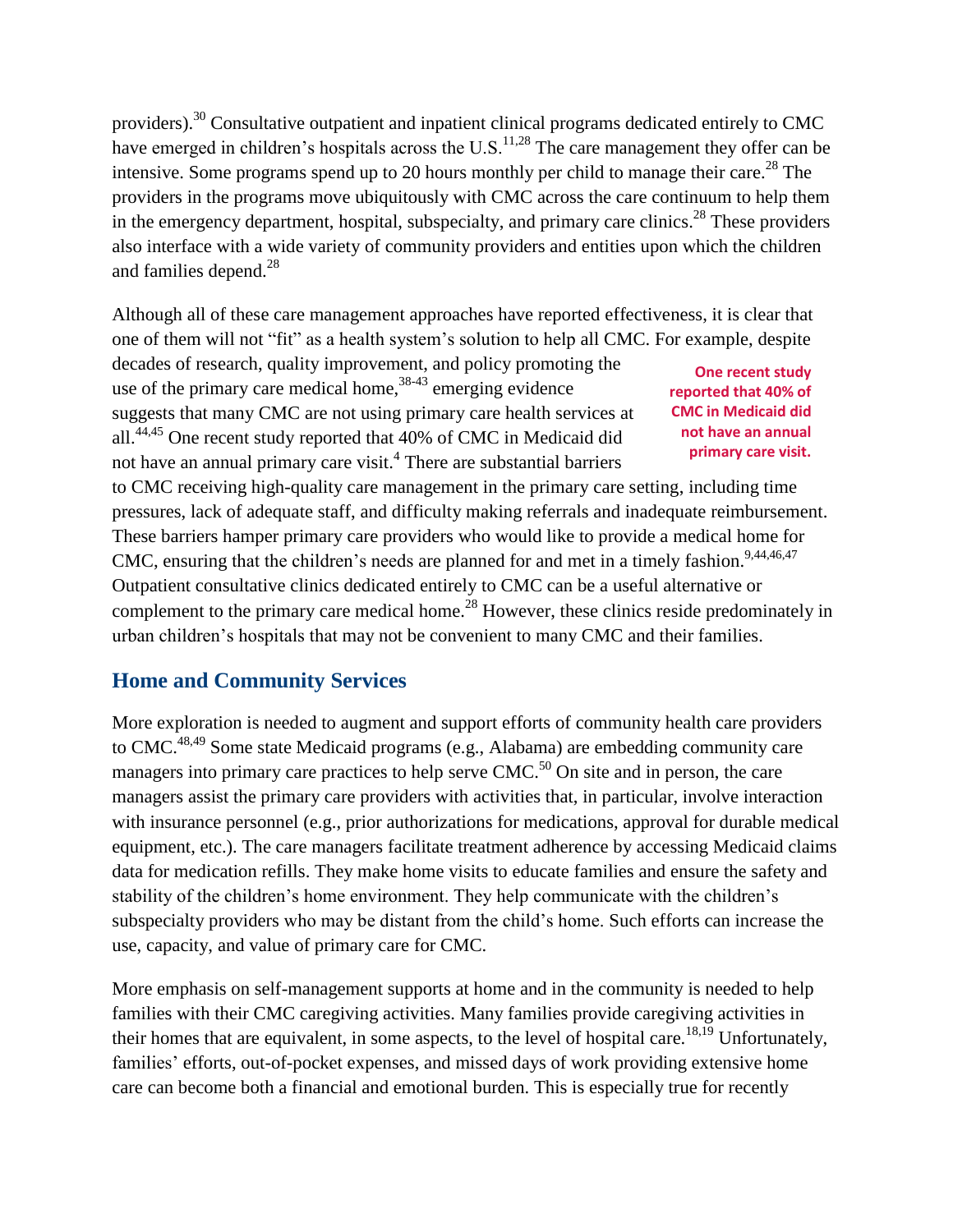hospitalized CMC who sometimes need weeks—or even months—of sustained, intense, daily caregiving to recover from their illness or injury.

Although pediatric home care, respite care, and post-acute hospital care are rarely studied and are potentially underutilized options in pediatric health care, they have the potential to substantially help CMC and their families.<sup>4</sup> Only 2% of hospitalized CMC with Medicaid receive post-acute care or home-care, compared with nearly 40% of high-cost, complex hospitalized Medicare beneficiaries.<sup>4,51</sup> This difference in utilization between children and adults is likely due to insufficient supply and payment for these services in children, in combination with expectations of parents as ready caregivers for CMC after discharge. From 2001 to 2011, Medicare beneficiaries experienced a remarkable reduction in spending on hospital care (38% to 24%) as spending increased for home health care and post-acute care.<sup>52</sup> Further assessment is needed of the child and family benefits that could result from increased access and use of home health care and post-acute care.

## **Taking Charge of Care Management**

The increasing attention to the different approaches to care management has failed to address what is arguably the most important aspect of it for CMC: having a pediatric healthcare professional assume responsibility with the family for managing the child's overall health and well-being. Many families of CMC report that they do not have a usual source of care, nor do they have clinicians who (1) listen to parents' concerns; (2) take ownership of their child's health and well-being; or (3) take the time to plan for health problems that the children are likely to encounter.<sup>9,44,46,47,53-55</sup> Many families take on their child's care management activities because their child's providers are not adequately doing so.<sup>56,57</sup> There are remedies for this less-thanideal situation.

All CMC deserve healthcare professionals who will (1) explicitly lead the members of the child's care team (i.e., every provider and caregiver involved in the child's health); (2) function as the prime partner with the child and the family; (3) take responsibility for troubleshooting and solving problems and issues with the child's health; and (4) be the "backstop" to prevent omissions and delays in care. A variety of professionals (e.g., a physician, nurse, social worker, case manager, patient navigator, etc.) in a myriad of practice settings (e.g., primary care clinic, specialty care clinic, children's hospital, community-based practice, home care organization, etc.) can be a team leader. More important than the type of professional or their practice setting is simply having a professional who will take charge.

Taking charge of comprehensive care for CMC is not easy. It requires a deep understanding of a child's medical, familial, and social history; this takes time and organized processes to gather and process the information. Although this understanding is difficult to achieve, it will enable a healthcare professional to leverage the information well enough to foresee and proactively plan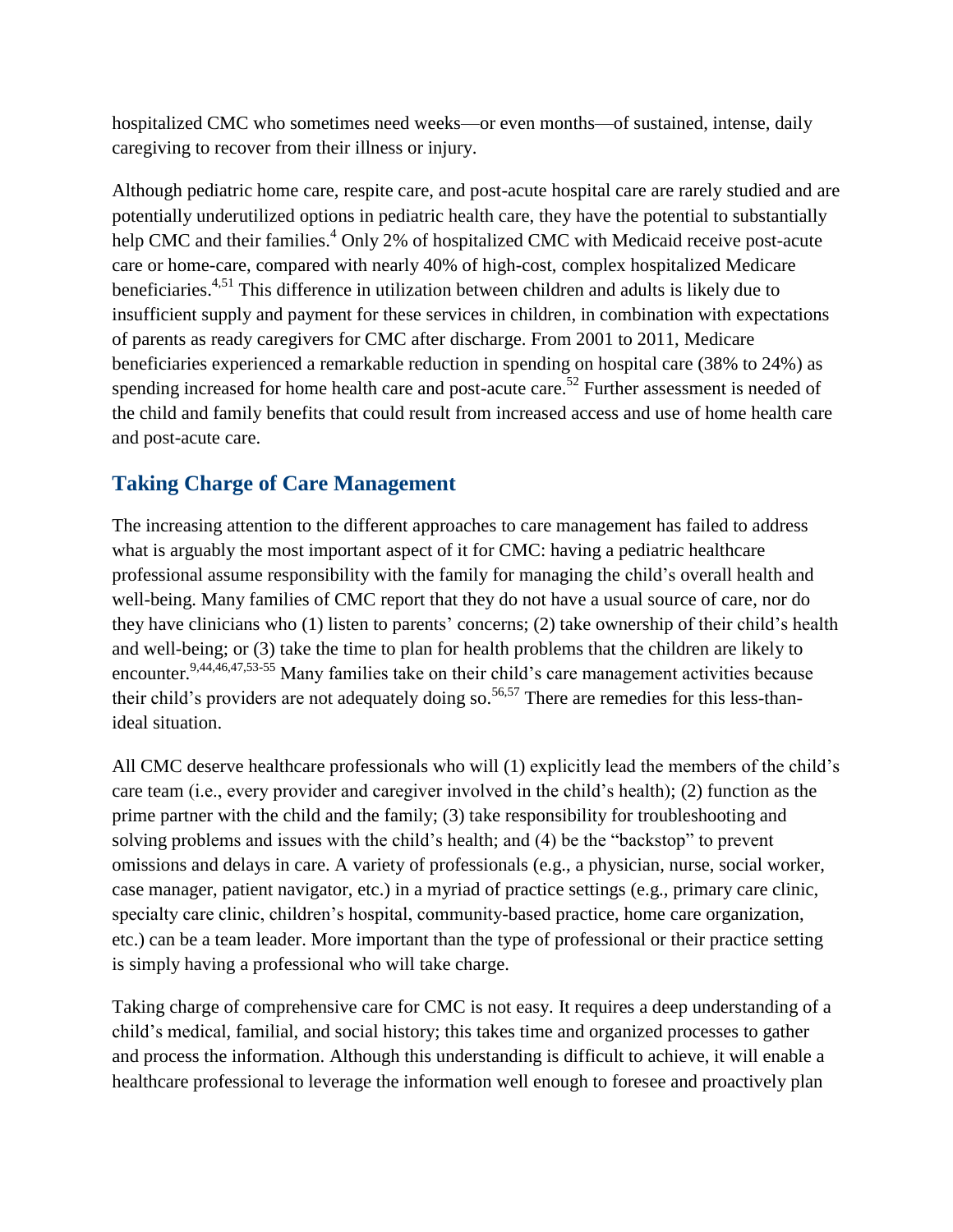for future health and life challenges (e.g., acute health demise, development of new comorbid conditions, difficult treatment decisions, etc.) that each child is likely to encounter.

Taking charge of care for CMC can be a daunting task, given the breadth and variety of health issues endured by many of these children, who typically have problems involving multiple body systems. Taking responsibility to help direct care and treatments that are beyond the usual knowledge and skills of primary healthcare professionals requires learning when and how to approach others to help manage and coordinate the care.

# **Care Coordination and Care Planning**

## **Care Coordination**

Implied in the spirit of care coordination is that everyone involved in the child's care (i.e., the child's care team) should function together in an organized way, dividing and sharing responsibility. Care coordination for CMC works best when the coordination duties are explicitly articulated and agreed upon among the child's care team. That process can ensure that someone on the team takes ownership and accountability for each piece of the child's care, even if certain pieces are co-managed between two or more providers.

Understanding who is on the team and knowing who is responsible for each aspect of care and care coordination will greatly benefit the team leader for each child, making it easier to monitor care and assure optimal outcomes.

Throughout this process, the child and family should remain the focus. Family-centeredness will ensure that they are always a part of critical discussions, decisions, and planning as well as full partners in all care processes. Care coordination should not be limited to medical decisions at hand (e.g., a primary care physician, pulmonologist, and home nurse working together to treat pneumonia in a child with cerebral palsy and a tracheostomy). Rather, care coordination should involve the child's care team consistently thinking forward to create and execute plans that will (1) fulfill the child's healthcare needs; and (2) manage and treat future health problems that the child could experience.

#### **Care Planning to Fulfill Healthcare Needs**

Care planning for CMC, at its core, involves the care team working closely together to (1) make a blueprint of the foundation and structural components that each child needs to optimize their health and quality of life; and (2) execute activities to get those components for the child. The extensive, multi-disciplinary needs that must be addressed to optimize CMC's health and quality of life define their medical complexity.<sup>2,13</sup> The list of possible healthcare and other needs of CMC is extensive. Needs might include medical treatments (e.g., special diet, medications,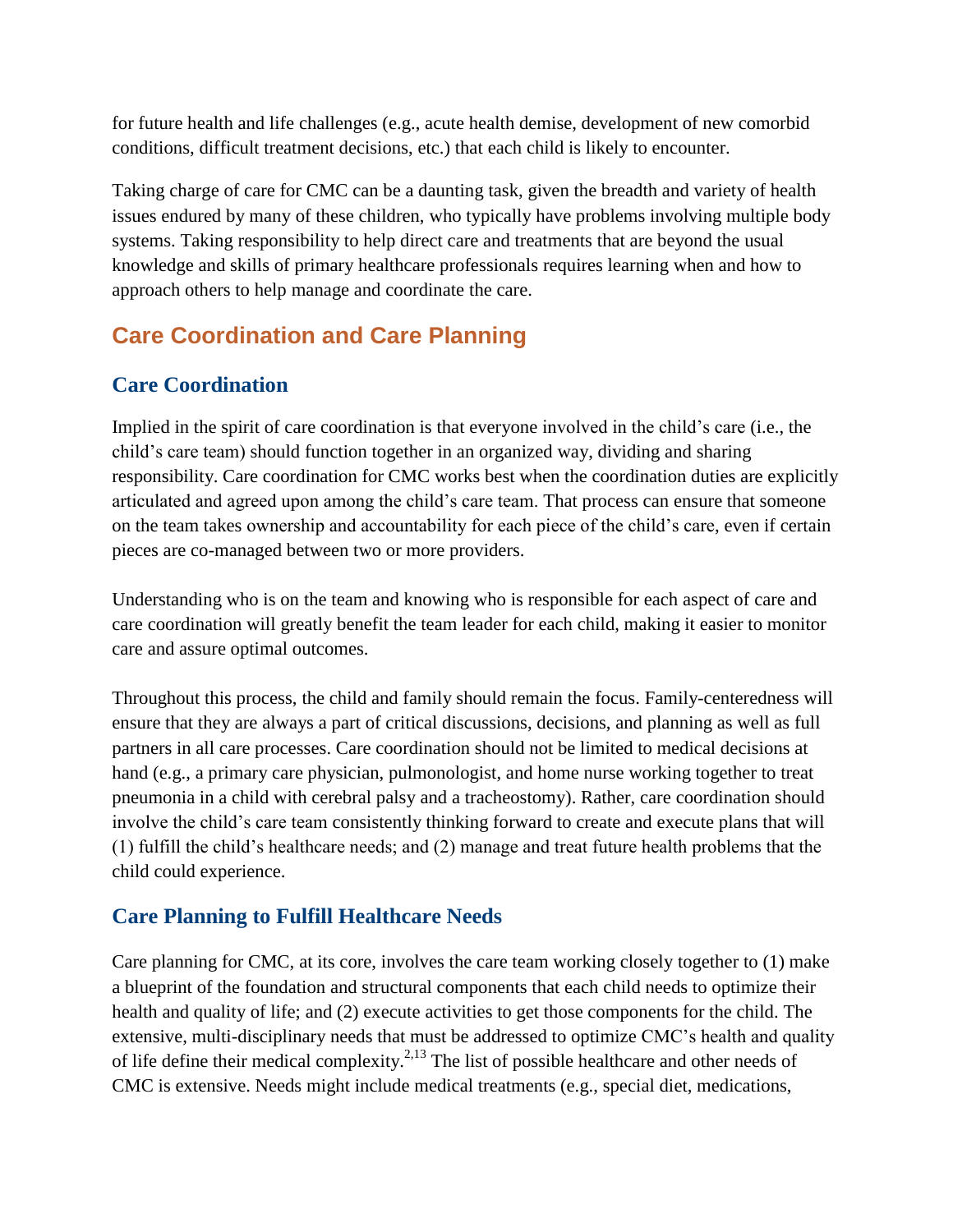durable medical equipment, therapies, etc.), diagnostic tests (e.g., medication levels, radiographic imaging, etc.), and health services (e.g., pediatric specialty care, home nursing care, care management, etc.). Social services, family support, and educational programming, transportation, etc., are also central to the functioning of children and families, and thus can greatly contribute to and heavily influence the health and lives of  $CMC<sup>2,13</sup>$ 

Healthcare needs for CMC often require extensive care planning to meet them because the needs (1) require multiple providers to meet them; (2) require a hefty amount of planning and paperwork to be obtained; and (3) are interrupted often because of health events experienced by the child.

It's not uncommon for a child to have as many as 25 ongoing healthcare needs that are met among 10 or more different pediatric providers. The needs with the largest impact on the health of CMC are often the most difficult to meet. For example, consider the time and effort needed to increase the number of weekly hours for home health nursing in a child with spinal muscular atrophy requiring continuous mechanical ventilation; or to arrange a brain magnetic resonance imaging (MRI) study with anesthesia for a child who will need, ahead of time, prior authorization from an insurance company. Because weeks and sometimes months of work can be required to meet the healthcare needs of CMC, the progress made is often interrupted when the children get sick and cannot attend planned tests or scheduled appointments.

CMC deserve health care providers who will relentlessly meet their health care needs. Regardless of the hefty work required to meet the needs—multiple phone calls, faxes, and emails; paragraphs and pages of documentation and forms; and other activities typically not reimbursable in traditional fee-for-service healthcare payment arrangements—CMC require providers who will continue to push forward through the administrative, financial, and other barriers that preclude the need from being met. Absent someone observing and managing the fulfillment of needs across providers, the likelihood of an omitted, overlooked, or delayed need is high. Of course, many providers may not perceive themselves as positioned to take on meeting the healthcare needs for CMC at this lofty level. Nevertheless, efforts involving health system reform for CMC should remove barriers and better enable providers of CMC to do it.

#### **Care Planning for Future Health Problems**

Beyond organizing care to meet current healthcare needs, care planning for CMC also involves the proactive creation of instructions and guidelines to manage and treat future health problems that are likely to arise. Answering the following 10 questions throughout the course of caring for the child might help to do this:

- 1. Which aspects of the child's health and life are likely to get better or worse?
- 2. What acute illnesses is the child likely to experience?
- 3. What exacerbations of their existing chronic conditions is the child likely to experience?
- 4. What new comorbid conditions is this child likely to develop?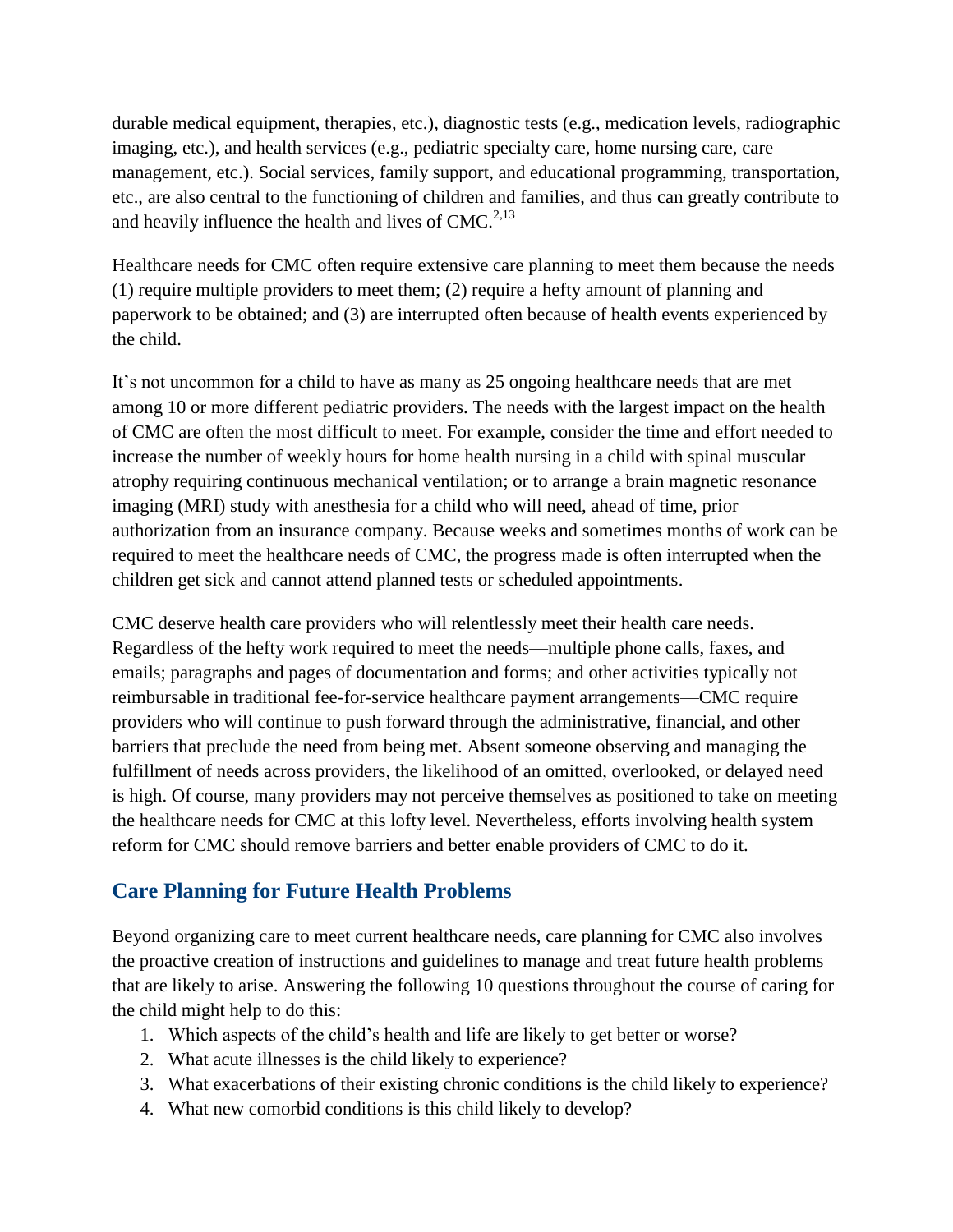- 5. How can those illnesses and conditions be avoided altogether?
- 6. If unavoidable, then how can one mitigate their severity should they occur?
- 7. What major medical needs (e.g., medications, subspecialty consultation, equipment, etc.) is the child likely to need in the future to help treat the illnesses and conditions?
- 8. What decisions about major medical interventions (e.g., major surgery) are the child and family likely to face?
- 9. What is the likely impact on the family (e.g., marriage, employment, etc.)?
- 10. What will life be like for this child in one, five, ten, or more years?

Proactive care planning for CMC remains a difficult task. Because the combinations of health problems endured by many CMC can be rare and unique, there may be little evidence-based guidance. Thoughtful, prudent creativity, in combination with a trial-and-error approach, may be necessary to craft and implement safe and effective care plans.

For example, a provider may anticipate that a child with neurologic impairment from a congenital brain malformation is likely to develop aspiration pneumonia due to worsening oromotor dysfunction and oral secretion management. The child tends to aspirate at the beginning of every winter. Although there are no published guidelines on early, outpatient treatment for suspected aspiration pneumonia, the provider may elect to partner with the family to create an aspiration pneumonia treatment plan that includes initiation of a regularly scheduled bronchodilator and inflammation antagonist as well as chest physical therapy, use of a small amount of oxygen, close monitoring for suctioning of secretions, initiation of an oral antibiotic, and one outpatient office visit daily for three days when symptoms of aspiration pneumonia appear.

#### **Rapid Response and Urgent Care**

Care coordination and care planning efforts will often be insufficient when CMC experience acute changes in their health. In those circumstances plans should exist for rapid, timely access to care. The health of many CMC is so tenuous that minor delays in assessment and treatment can lead to major effects. In the setting of pneumonia in a child with cerebral palsy, for example, minute to hour delays in administration of respiratory therapies (e.g., nebulized medications, suctioning, oxygen, chest physical therapy, positioning, etc.) can lead to substantial, protracted worsening in respiratory function that may require hospital admission and may take days or weeks to resolve. Failure to provide adequate attention to the child's routine needs (e.g., punctual administration of anti-epileptic and gastrointestinal motility drugs) while addressing new, acute illness may inadvertently induce exacerbations of existing, chronic conditions.

It is imperative, then, that CMC have—as best as possible—immediate access to a site of urgent care that is equipped with clinicians, medical supplies, etc., that can rapidly assess, accommodate, and treat them. For best results, the site should be (or have characteristics congruent with) a medical home. Ideally, the child and family should be familiar with the site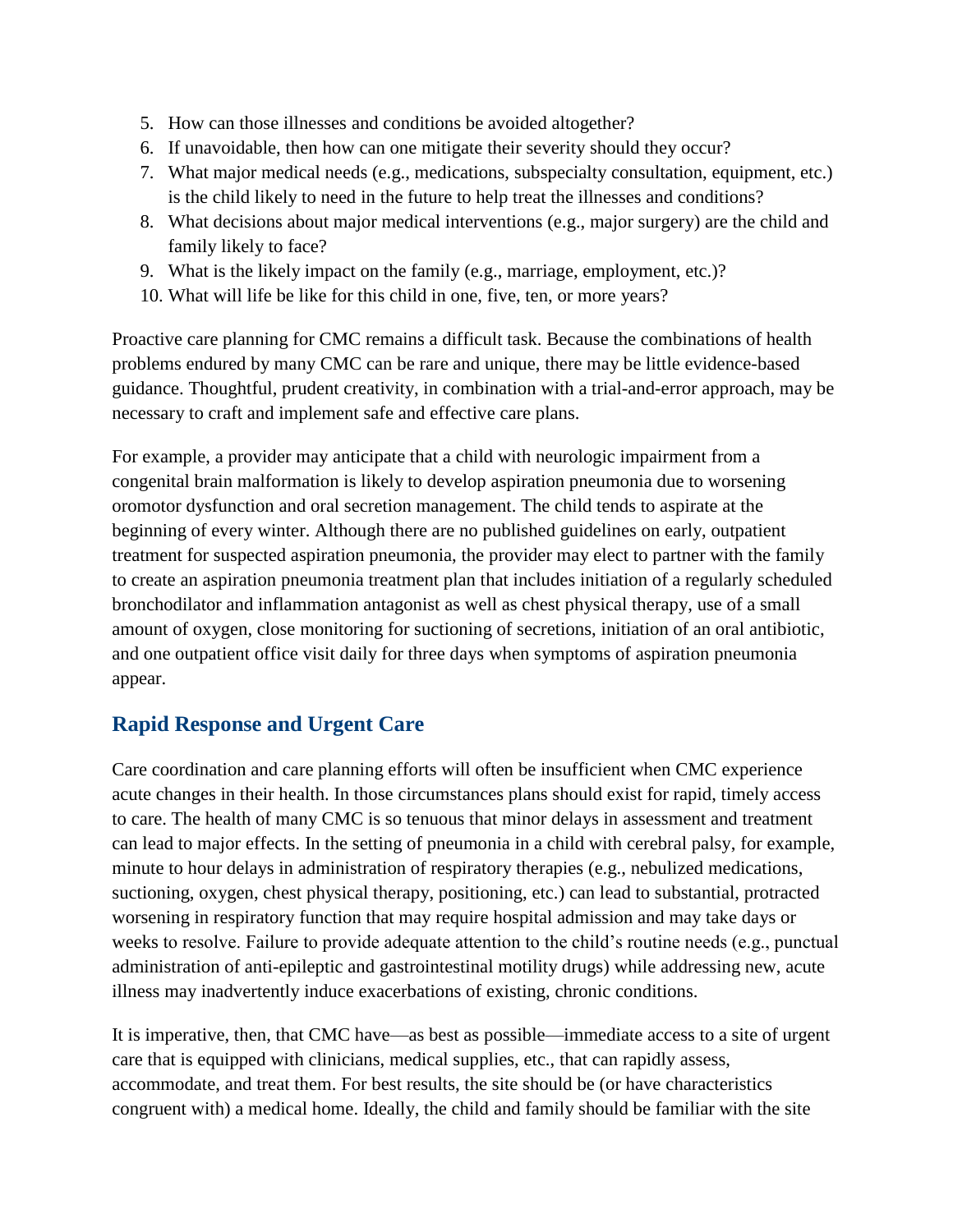and should have ready access to the child's usual health care provider or, at least, their medical records.<sup>30</sup> The site should also possess the capability to efficiently contact pertinent members of the child's healthcare team to consult on the urgent care assessment and approach.

# **Financing, Payment, and Risk Assessment**

#### **Reimbursement for Care Management Activities**

Outpatient and community healthcare providers often receive the same reimbursement for an office visit for CMC as they do for generally healthy children with acute illnesses.<sup>58</sup> Care management activities that involve extended time for an office visit, lots of telephone correspondence, lengthy review of medical records, large amounts of paperwork, multidisciplinary team meetings, etc., are insufficiently reimbursed to cover the cost of the clinic personnel doing them, especially when the activities are not associated with an in-person patient encounter. This, in part, explains why many hospital-based clinics serving CMC are not financially self-sufficient. Some programs following ~250 CMC report annual deficits as large as ~\$400,000.<sup>28</sup> Often, these clinics depend on philanthropy and hospital subsidies to operate. On the other hand, some such clinics have achieved financial stability. **As long as reimbursement of care management services for CMC is insufficient or absent, providers may be reluctant to offer them.** 

As long as reimbursement of care management services for CMC is insufficient or absent, providers may be reluctant to offer them. Absent adequate reimbursement, care management activities for CMC will continue to be viewed, in many practice settings, as peripheral—rather than core—clinical activities that occur sporadically when time permits (e.g., during a lunch break or when another patient "no shows").

Fortunately, efforts to optimize payments to providers for care management of CMC are under way. Certain payers (e.g., Michigan's Medicaid program) are beginning to offer reimbursement for care management activities for CMC in fee-for-service arrangements (e.g., \$100 monthly for CMC) based on individually submitted billing claims.<sup>58</sup> Accountable care organizations (ACO) are including payment rewards to outpatient and community clinics that minimize their patients' hospital and emergency department (ED) use. Federal legislation for CMC in Medicaid is proposed to help allocate spending toward providers performing care management activities.<sup>32</sup> Federal Medicare programs now offer reimbursement for chronic care management services, although this generally applies to adults. Although these initiatives are promising, their sufficiency remains unknown. It may be that the current fee-for-service payment model will need to be replaced or augmented with an alternative (e.g., capitated) model.

#### **Predicting Risk of Future Healthcare Cost and Utilization**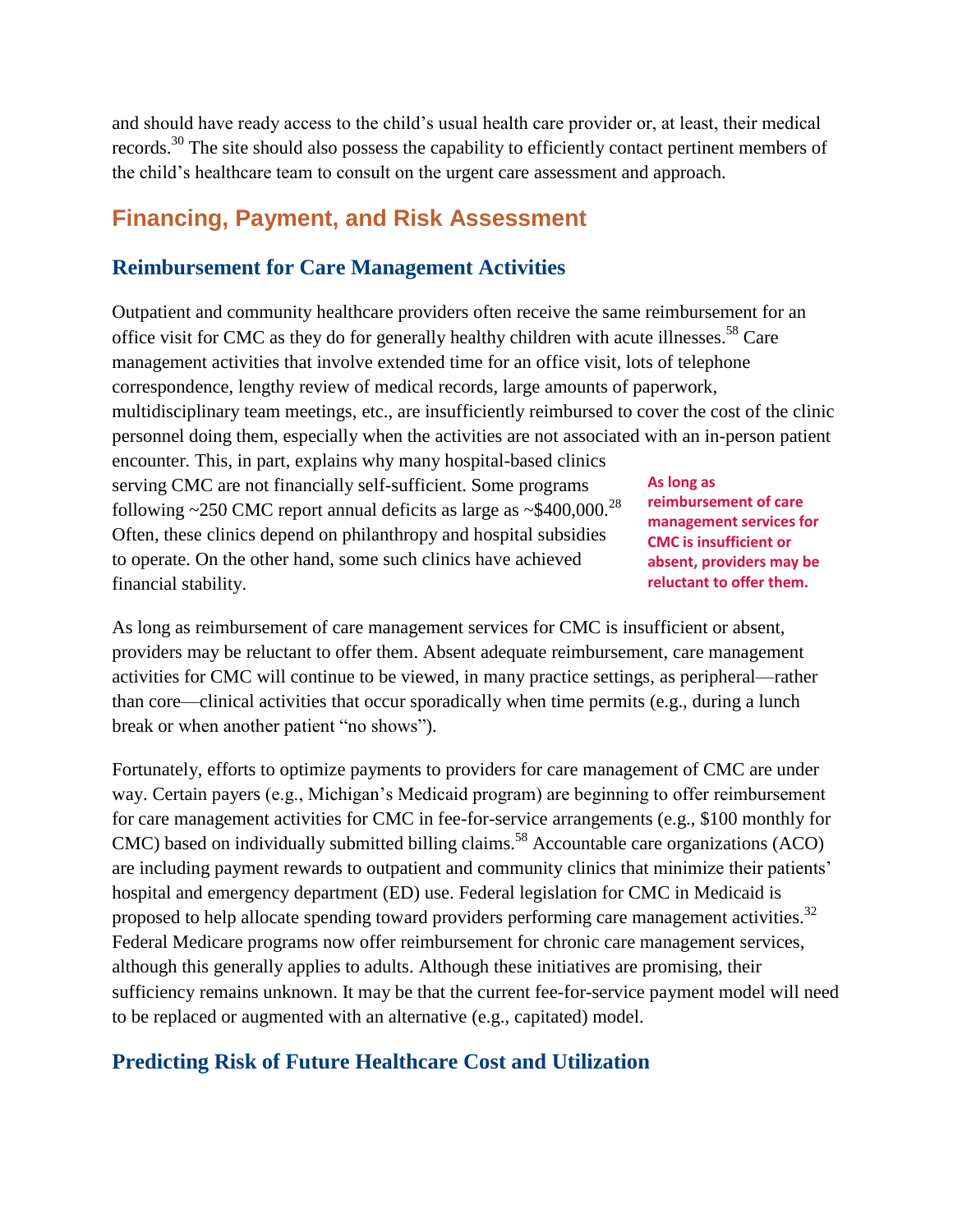In theory, improving care management for CMC will result in tangible cost savings for the healthcare system by reducing future, expensive healthcare encounters. Although many prior studies of care management for CMC report cost savings,  $28,34-37$  quantifying and verifying this aim is not trivial. Most knowledge about projecting future health resource use and cost for CMC is derived from retrospective studies that assess statistical correlations between patient characteristics and healthcare experiences. These studies report findings such as the adjusted odds of a child with vs. without a complex chronic condition experiencing ≥5 hospital admissions to a children's hospital in one year [OR 5.6 (5.5-5.8), p<.001].<sup>13</sup> Reporting the increased odds is important, but that doesn't convey the true predictive risk of future hospital use for a particular child.

Currently, predicting which CMC will have substantial future expenditures is not particularly accurate. Little is known about when, how long, and which CMC incur sustained high healthcare resource use and spending. One multi-payer study reported that nearly half of children in the top 10% of healthcare spending in one year did not maintain the same magnitude of spending in the subsequent year.<sup>59</sup> If it is found that half of the population of CMC experience a significant regression in spending from one year to the next, and it remains difficult to distinguish which children will experience this regression, then payers, ACOs, health plans, and others may find it difficult to set meaningful targets and derive valid estimates of projected cost savings from care management.

When projecting future healthcare resource use and cost of CMC, it is important to remember that their costs are chiefly due to hospital care. Nationally, CMC account for roughly one-half of Medicaid spending on hospital care for all children, and this proportion is increasing over time.<sup>4</sup> Compared with hospital care spending, the percentage of total spending on CMC for primary care is small: 47% vs.  $2\%$ .<sup>4</sup> The percentage of total spending on CMC for emergency department care is also small  $(3%)$ .<sup>4</sup> Therefore, when focusing on potential cost savings from reducing different forms of care, a given percentage reduction in hospital use would yield much larger cost savings than from reductions in ED visits. The absolute dollar amount of the cost savings from a 10% reduction of overall hospital days could underwrite a substantial (i.e., doubling) investment in primary care that could be used to fund activities of care management for  $CMC<sup>4</sup>$ .

#### **Cost Savings as a Measure of Effective Care Management**

Containing healthcare cost for CMC is extremely important to the health system. There is no doubt that some of the children's healthcare utilization (e.g., hospital and ED use) is excessive because of substandard quality of care.<sup>4</sup> Reducing this utilization through improved care and management could lead to overall cost savings for CMC. As noted above, a variety of studies have reported this outcome.<sup>34</sup> Because CMC account for a large proportion of healthcare spending on pediatric care (i.e., up to one-third<sup>4,5</sup>), cost savings for CMC could impact total healthcare spending for children. Consequently, many clinic, hospital, state, and federal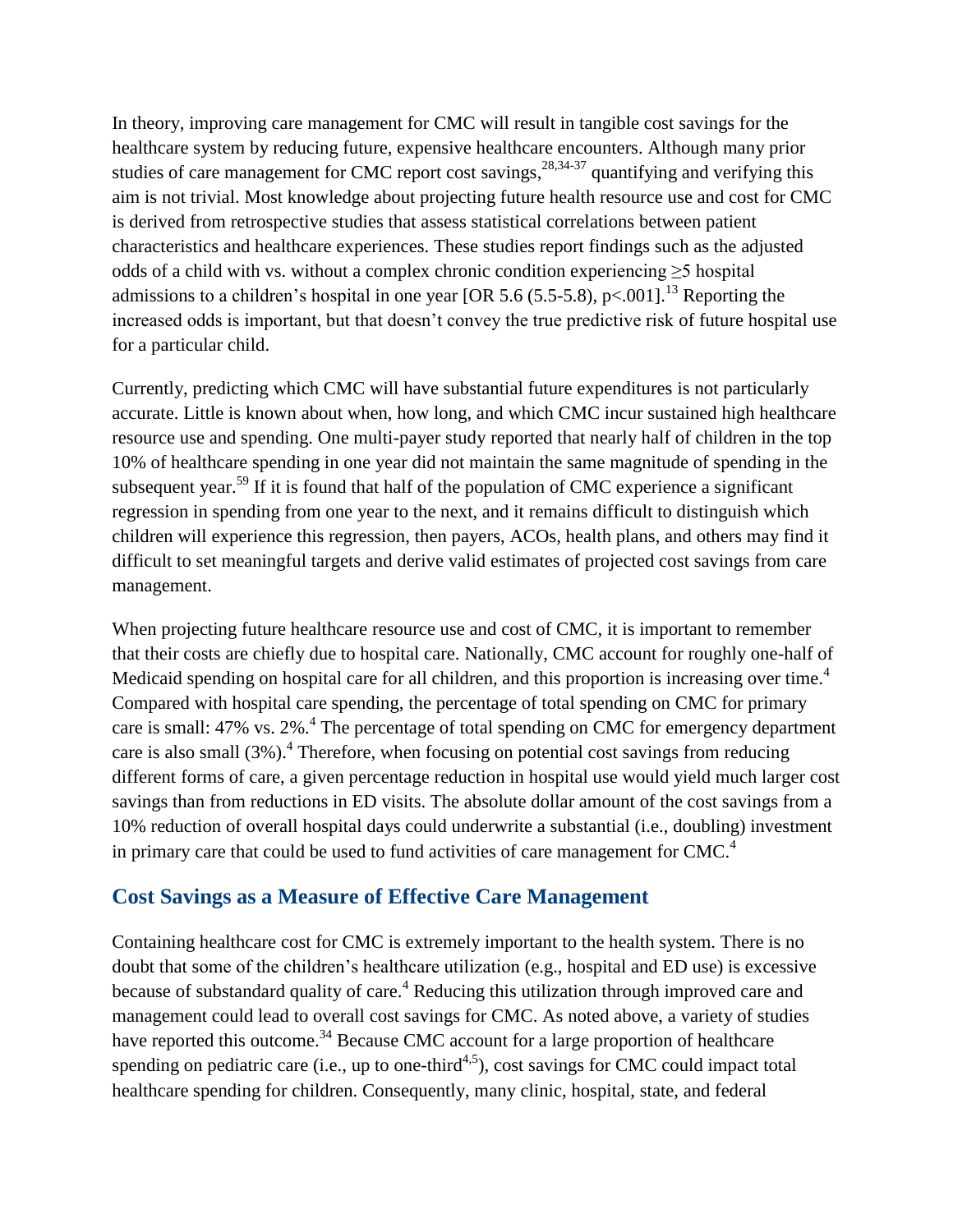initiatives prioritize (directly or indirectly) cost savings as a primary goal of care management interventions for CMC. 32

However, there are several issues that challenge the use of cost savings as a prioritized outcome for CMC. First, as described above, a substantial body of literature suggests that a large proportion (i.e., up to  $40\%$ <sup>4</sup>) of CMC have unmet health care needs. Many of these unmet needs (e.g., medications, equipment, home nursing, etc.) are expensive to meet.  $9,20$  Improving care management for CMC will result in meeting many of these needs on a population level and

**The effectiveness of initiatives to improve care management for CMC should not be judged by whether they result in cost savings.** 

increasing costs.<sup>37</sup> Second, improved care management for CMC often results in a dramatic increase in outpatient clinic visits (e.g., 70%  $i$  increase<sup>28</sup>). Third, exposure to high-quality care management often uncovers the need for major medical interventions (e.g., operations) for comorbid conditions whose high severity was previously unrecognized. Fourth, payment for care management activities for

CMC—currently under-reimbursed or not reimbursed at all—will likely ensue with future health care reform.<sup>58</sup> All of these situations will likely increase the cost of care for CMC at an amount that has not yet been quantified.

The effectiveness of initiatives to improve care management for CMC should not be judged by whether they result in cost savings. The vast majority of care management programs for adult patients with medical complexity have incurred costs that have exceeded the cost savings achieved from corresponding reductions in hospital and ED use.<sup>60</sup> Reducing the children's unmet healthcare needs, improving their health and functional status, improving their families' ability to cope, and reducing the burden of caregiving experienced by the families are sufficient achievements to demonstrate effectiveness and to support care management despite questions about cost savings.<sup>34</sup>

# **Management and Treatment of Specific Health Problems**

Team-based care management activities have great potential to optimize the health and wellbeing of CMC, particularly when coupled with evidenced-based treatment. Unfortunately, in general there is a paucity of scientific evidence to help guide treatments for the health conditions of CMC. The severity, rarity, and heterogeneity of the children's health problems preclude advancement of scientific knowledge; these attributes often exclude CMC from randomized clinical trials and limit interest from federal agencies in funding research to study CMC. More basic, clinical, and translational research on diseases and health problems of CMC is needed, and it should be accompanied by additional health services research on implementing and disseminating the treatments and approaches to care that work best for this population. While awaiting increased research opportunities, those caring for CMC need to develop collaborative approaches to identify and share effective approaches to their care.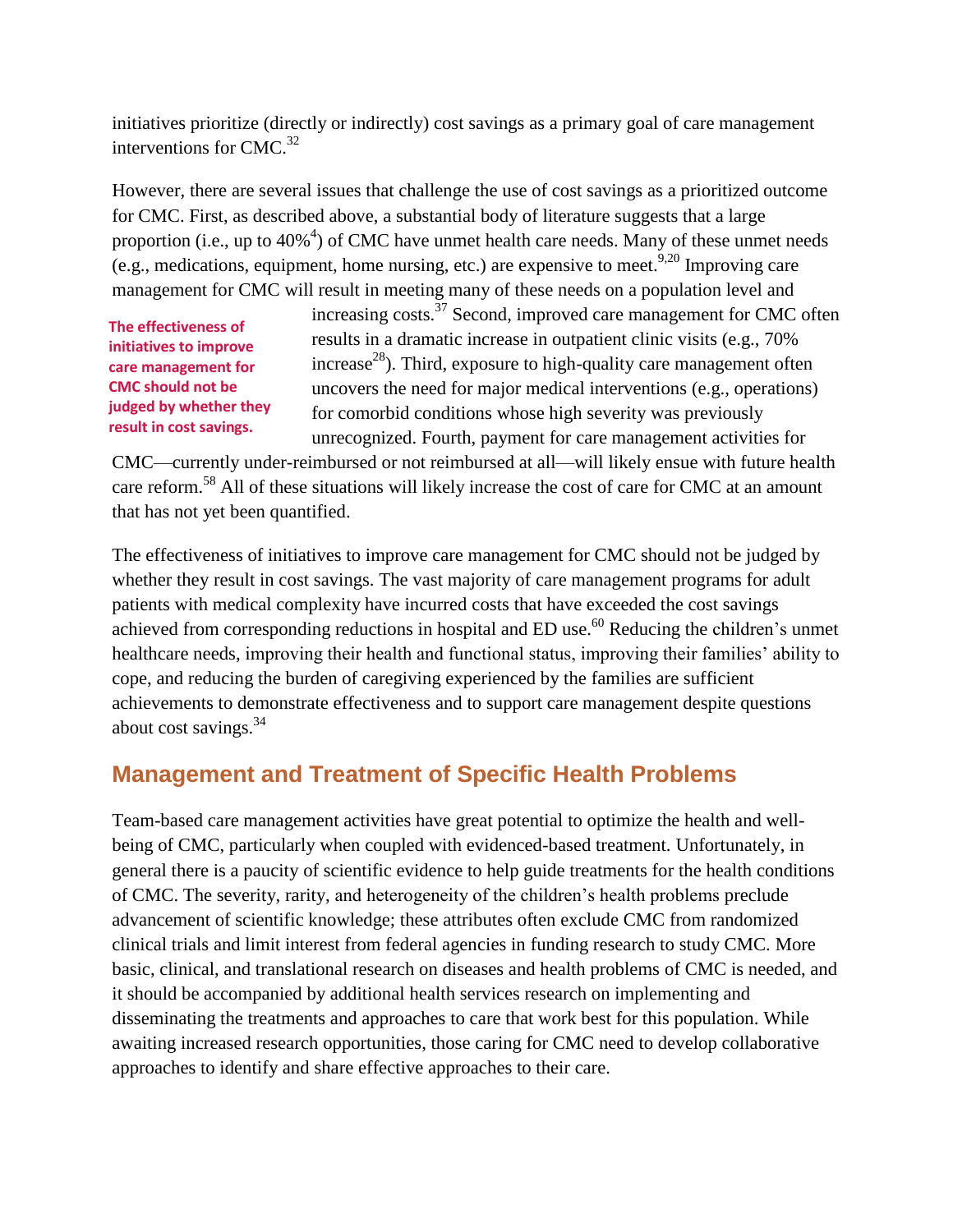# **Conclusions**

To achieve an ideal health system of care for CMC, it is clear that much work is needed in a variety of areas, including care management, care coordination, care planning, financing, payment, risk assessment, and the treatment and management of specific healthcare problems. It is promising that initiatives to make things better in all of these areas are under way. I eagerly await future reports similar to this one documenting many meaningful gains toward an ideal system. With both sprint-like and ultra-iron-man-like endeavors (and everything in between), the field of complex care must keep striving to perform at the highest level for CMC. Along the way, I hope that CMC, their families, and their providers forcefully lead the field of complex care down the paths that will offer the greatest chance of helping these children and their families.

# **References**

- 1. Cohen E, Kuo DZ, Agrawal R, et al. Children with medical complexity: an emerging population for clinical and research initiatives. *Pediatrics.* 2011;127(3):529-538.
- 2. Berry JG, Hall M, Cohen E, O'Neill M, Feudtner C. Ways to Identify Children with Medical Complexity and the Importance of Why. *J Pediatr.* 2015;167(2):229-237.
- 3. Berry JG, Hall M, Hall DE, et al. Inpatient growth and resource use in 28 children's hospitals: a longitudinal, multi-institutional study. *JAMA pediatrics.* 2013;167(2):170- 177.
- 4. Berry JG, Hall M, Neff J, et al. Children with medical complexity and Medicaid: spending and cost savings. *Health Aff (Millwood).* 2014;33(12):2199-2206.
- 5. Cohen E, Berry JG, Camacho X, Anderson G, Wodchis W, Guttmann A. Patterns and costs of health care use of children with medical complexity. *Pediatrics.*  2012;130(6):e1463-1470.
- 6. Simon TD, Berry J, Feudtner C, et al. Children with complex chronic conditions in inpatient hospital settings in the United States. *Pediatrics.* 2010;126(4):647-655.
- 7. Berry JG, Poduri A, Bonkowsky JL, et al. Trends in resource utilization by children with neurological impairment in the United States inpatient health care system: a repeat crosssectional study. *PLoS medicine.* 2012;9(1):e1001158.
- 8. Burns KH, Casey PH, Lyle RE, Bird TM, Fussell JJ, Robbins JM. Increasing prevalence of medically complex children in US hospitals. *Pediatrics.* 2010;126(4):638-646.
- 9. Kuo DZ, Cohen E, Agrawal R, Berry JG, Casey PH. A national profile of caregiver challenges among more medically complex children with special health care needs. *Arch Pediatr Adolesc Med.* 2011;165(11):1020-1026.
- 10. Neuman MI, Alpern ER, Hall M, et al. Characteristics of recurrent utilization in pediatric emergency departments. *Pediatrics.* 2014;134(4):e1025-1031.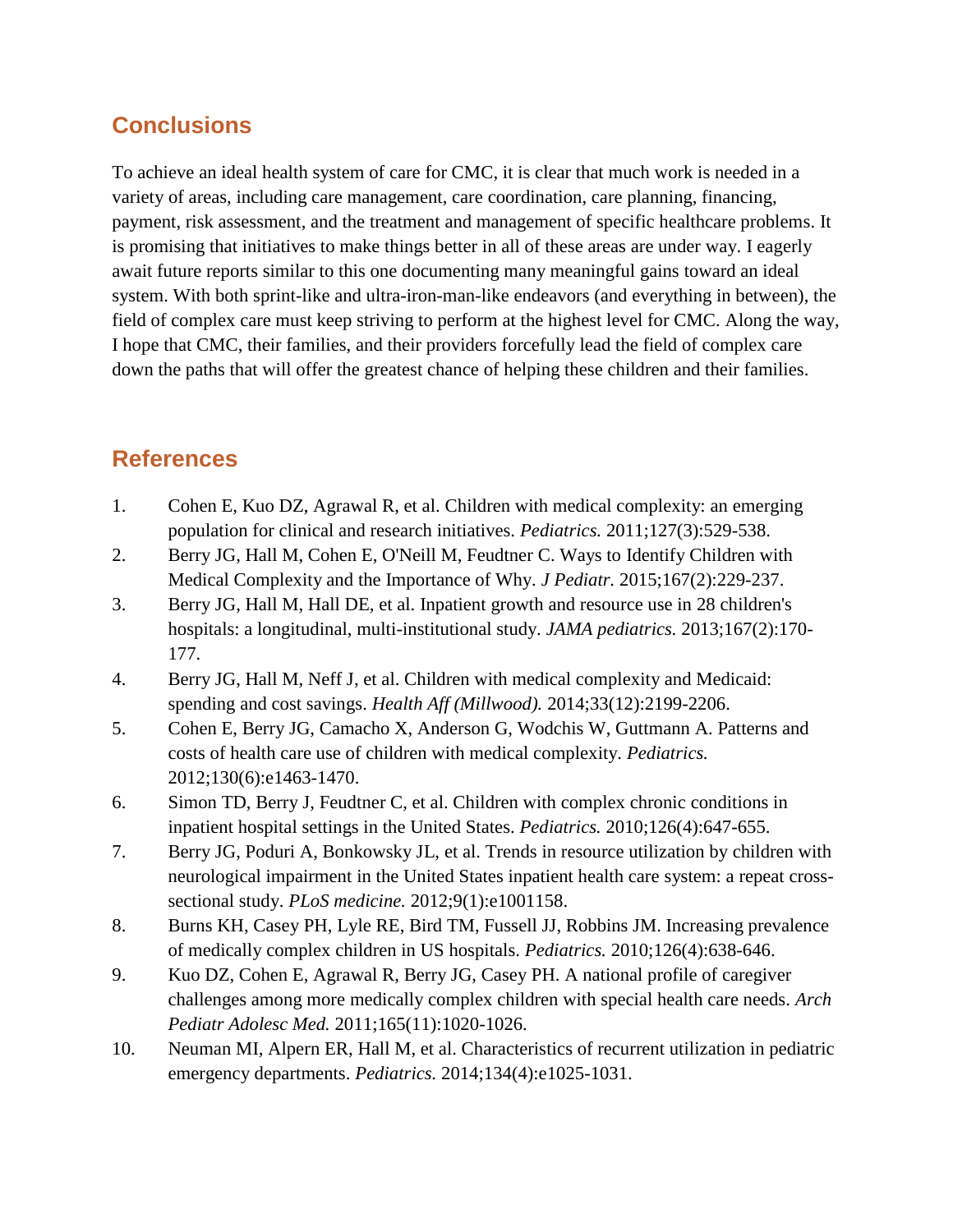- 11. Berry JG, Agrawal R, Kuo DZ, et al. Characteristics of hospitalizations for patients who use a structured clinical care program for children with medical complexity. *J Pediatr.*  2011;159(2):284-290.
- 12. Berry JG, Graham DA, Graham RJ, et al. Predictors of clinical outcomes and hospital resource use of children after tracheotomy. *Pediatrics.* 2009;124(2):563-572.
- 13. Berry JG, Hall DE, Kuo DZ, et al. Hospital utilization and characteristics of patients experiencing recurrent readmissions within children's hospitals. *Jama.* 2011;305(7):682- 690.
- 14. Berry JG, Toomey SL, Zaslavsky AM, et al. Pediatric readmission prevalence and variability across hospitals. *JAMA.* 2013;309(4):372-380.
- 15. Bogetz JF, Ullrich CK, Berry JG. Pediatric hospital care for children with life-threatening illness and the role of palliative care. *Pediatr Clin North Am.* 2014;61(4):719-733.
- 16. Ananth P, Melvin P, Feudtner C, Wolfe J, Berry JG. Hospital Use in the Last Year of Life for Children With Life-Threatening Complex Chronic Conditions. *Pediatrics.* 2015.
- 17. Feudtner C, Levin JE, Srivastava R, et al. How well can hospital readmission be predicted in a cohort of hospitalized children? A retrospective, multicenter study. *Pediatrics.* 2009;123(1):286-293.
- 18. Thyen U, Kuhlthau K, Perrin JM. Employment, child care, and mental health of mothers caring for children assisted by technology. *Pediatrics.* 1999;103(6 Pt 1):1235-1242.
- 19. Thyen U, Terres NM, Yazdgerdi SR, Perrin JM. Impact of long-term care of children assisted by technology on maternal health. *J Dev Behav Pediatr.* 1998;19(4):273-282.
- 20. Kuo DZ, Goudie A, Cohen E, et al. Inequities in health care needs for children with medical complexity. *Health Aff (Millwood).* 2014;33(12):2190-2198.
- 21. Berry JG, Goldmann DA, Mandl KD, et al. Health information management and perceptions of the quality of care for children with tracheotomy: A qualitative study. *BMC Health Serv Res.* 2011;11:117.
- 22. Pieres SA, Koyanagi C, Bruns EJ. *Medicaid Reimbursement for Wraparound Care Coordination for Children and Youth with Complex Behavioral Health Needs.* Portland: National Wraparound Iniative;2011.
- 23. Berry JG, Hall MA, Sharma V, Goumnerova L, Slonim AD, Shah SS. A multiinstitutional, 5-year analysis of initial and multiple ventricular shunt revisions in children. *Neurosurgery.* 2008;62(2):445-453; discussion 453-444.
- 24. Sacchetti A, Sacchetti C, Carraccio C, Gerardi M. The potential for errors in children with special health care needs. *Acad Emerg Med.* 2000;7(11):1330-1333.
- 25. Stone BL, Boehme S, Mundorff MB, Maloney CG, Srivastava R. Hospital admission medication reconciliation in medically complex children: an observational study. *Arch Dis Child.* 2010;95(4):250-255.
- 26. Walsh KE, Mazor KM, Stille CJ, et al. Medication errors in the homes of children with chronic conditions. *Arch Dis Child.* 2011;96(6):581-586.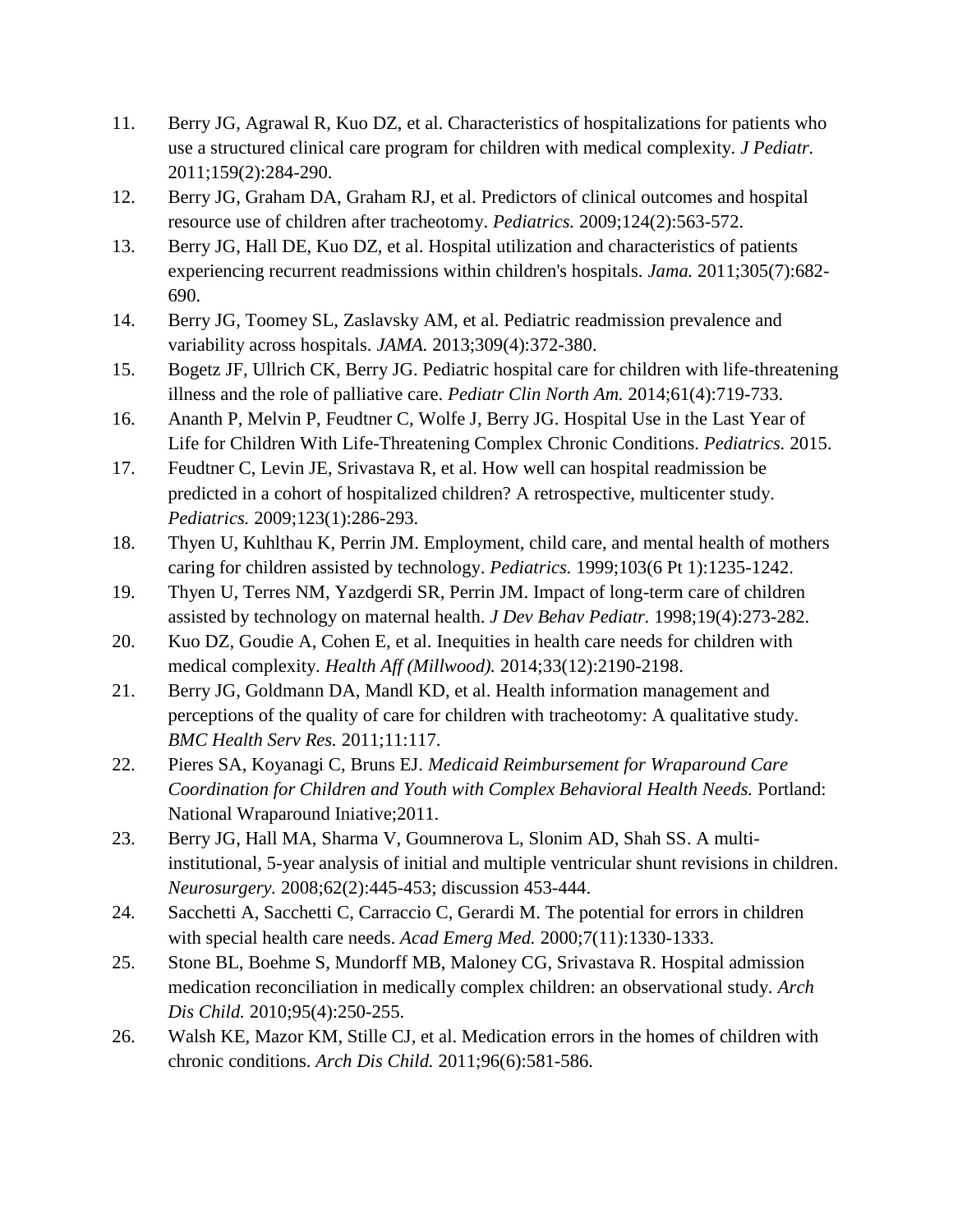- 27. Matlow AG, Baker GR, Flintoft V, et al. Adverse events among children in Canadian hospitals: the Canadian Paediatric Adverse Events Study. *CMAJ.* 2012;184(13):E709- 718.
- 28. Gordon JB, Colby HH, Bartelt T, Jablonski D, Krauthoefer ML, Havens P. A tertiary care-primary care partnership model for medically complex and fragile children and youth with special health care needs. *Arch Pediatr Adolesc Med.* 2007;161(10):937-944.
- 29. Casey PH, Lyle RE, Bird TM, et al. Effect of hospital-based comprehensive care clinic on health costs for Medicaid-insured medically complex children. *Arch Pediatr Adolesc Med.*165(5):392-398.
- 30. Mosquera RA, Avritscher EB, Samuels CL, et al. Effect of an enhanced medical home on serious illness and cost of care among high-risk children with chronic illness: a randomized clinical trial. *JAMA.* 2014;312(24):2640-2648.
- 31. Centers for Medicare and Medicaid Services. *Health care innovation awards round two project profiles.* Bethesda2014.
- 32. Barton J. Advancing Care for Exceptional Kids Act of 2014. *H.R. 4930*. Washington, D.C.2014.
- 33. Lord B. Courageous Parents Network: Empowering Parents Caring for Children with Serious Illness. 2014; [http://courageousparentsnetwork.org/.](http://courageousparentsnetwork.org/) Accessed January 12, 2015.
- 34. Cohen E, Jovcevska V, Kuo DZ, Mahant S. Hospital-based comprehensive care programs for children with special health care needs: a systematic review. *Arch Pediatr Adolesc Med.* 2011;165(6):554-561.
- 35. Palfrey JS, Sofis LA, Davidson EJ, Liu J, Freeman L, Ganz ML. The Pediatric Alliance for Coordinated Care: evaluation of a medical home model. *Pediatrics.* 2004;113(5 Suppl):1507-1516.
- 36. Klitzner TS, Rabbitt LA, Chang RK. Benefits of care coordination for children with complex disease: a pilot medical home project in a resident teaching clinic. *J Pediatr.*  2010;156(6):1006-1010.
- 37. Casey PH, Lyle RE, Bird TM, et al. Effect of hospital-based comprehensive care clinic on health costs for Medicaid-insured medically complex children. *Arch Pediatr Adolesc Med.* 2011;165(5):392-398.
- 38. Strickland BB, Jones JR, Newacheck PW, Bethell CD, Blumberg SJ, Kogan MD. Assessing systems quality in a changing health care environment: the 2009-10 national survey of children with special health care needs. *Matern Child Health J.*  2015;19(2):353-361.
- 39. American Academy of Pediatrics. Care coordination in the medical home: integrating health and related systems of care for children with special health care needs. *Pediatrics.*  2005;116(5):1238-1244.
- 40. American Academy of Pediatrics: Medical Home Initiatives for Children with Special Needs Project Advisory Committee. The medical home. *Pediatrics.* 2002;110:184-186.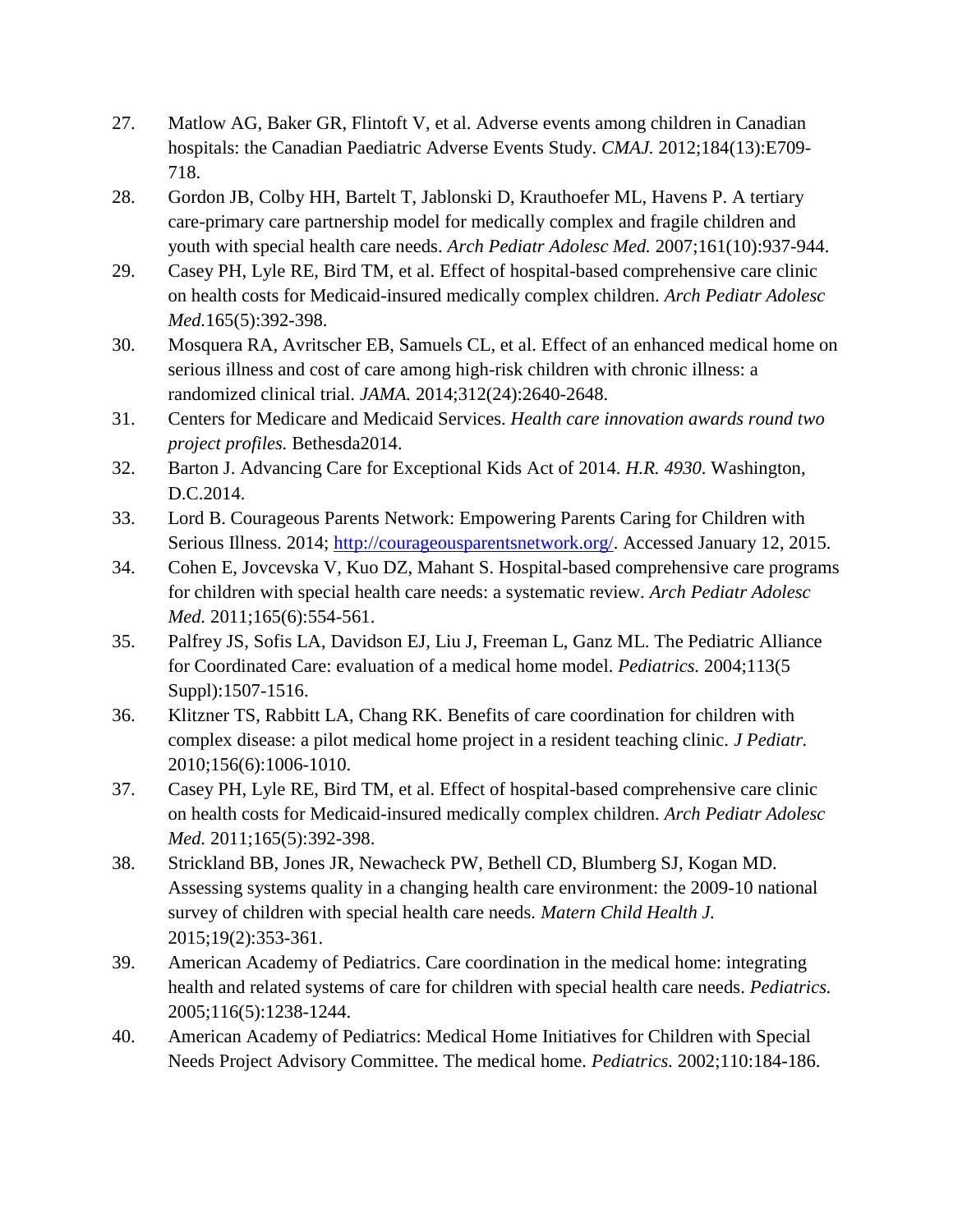- 41. Antonelli RC, Stille CJ, Antonelli DM. Care coordination for children and youth with special health care needs: a descriptive, multisite study of activities, personnel costs, and outcomes. *Pediatrics.* 2008;122(1):e209-216.
- 42. Backer LA. The medical home: an idea whose time has come ... again. *Fam Pract Manag.* 2007;14(8):38-41.
- 43. Kelly A, Golnik A, Cady R. A medical home center: specializing in the care of children with special health care needs of high intensity. *Matern Child Health J.* 2008;12(5):633- 640.
- 44. Berry JG, Agrawal RK, Cohen E, Kuo DZ. *The Landscape of Medical Care for Children with Medical Complexity.* Alexandria, VA; Overland Park, KS: Children's Hospital Association;2013.
- 45. O'Donnell R. Reforming Medicaid for medically complex children. *Pediatrics.* 2013;131 Suppl 2:S160-162.
- 46. Berry JG, Goldmann DA, Mandl KD, et al. Health information management and perceptions of the quality of care for children with tracheotomy: a qualitative study. *BMC Health Serv Res.* 2010;11:117.
- 47. Miller AR, Condin CJ, McKellin WH, Shaw N, Klassen AF, Sheps S. Continuity of care for children with complex chronic health conditions: parents' perspectives. *BMC Health Serv Res.* 2009;9:242.
- 48. Tibballs J, Henning R, Robertson CF, et al. A home respiratory support programme for children by parents and layperson carers. *J Paediatr Child Health.* 2010;46(1-2):57-62.
- 49. Mentro AM, Steward DK. Caring for medically fragile children in the home: an alternative theoretical approach. *Research and theory for nursing practice.*  2002;16(3):161-177.
- 50. Correspondence with Young L. Case Management Program for Children with Medical and Social Complexity in Alabama. 2015.
- 51. Morley M, Bogasky S, Gage B, Flood S, Ingber MJ. *Medicare Post-Acute Care Episodes and Payment Bundling.* Bethesda: Centers for Medicare and Medicaid Services - Center for Medicare and Medicaid Innovation;2014.
- 52. Medicare Payment Advisory Commission. *A Data Book: Health Care Spending and the Medicare Program.* Washington, D.C.2012.
- 53. Lin SC, Margolis B, Yu SM, Adirim TA. The role of medical home in emergency department use for children with developmental disabilities in the United States. *Pediatr Emerg Care.* 2014;30(8):534-539.
- 54. Vohra R, Madhavan S, Sambamoorthi U, St Peter C. Access to services, quality of care, and family impact for children with autism, other developmental disabilities, and other mental health conditions. *Autism.* 2014;18(7):815-826.
- 55. Zajicek-Farber ML, Lotrecchiano GR, Long TM, Farber JM. Parental Perceptions of Family Centered Care in Medical Homes of Children with Neurodevelopmental Disabilities. *Matern Child Health J.* 2015;19(8):1744-1755.